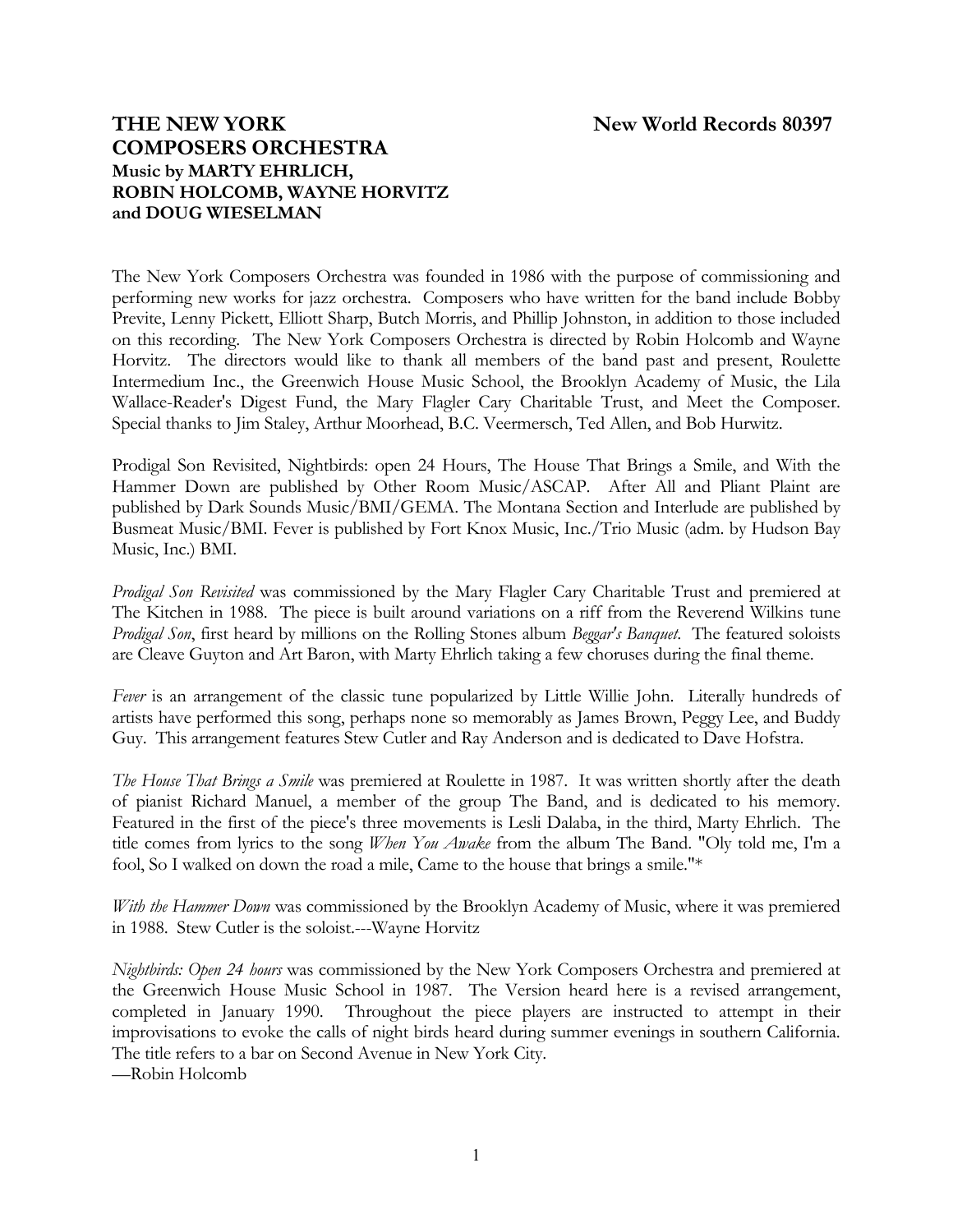*After All* and *Pliant Plaint* have both grown compositionally as their instrumentation has expanded from a quartet setting to large ensemble. The basis for *After All* is a kind of chorale. The "song" itself contrasts two harmonic feelings: similar, open-voiced chords moving forward (modulating) with similar chords moving in a circle (the attraction of the center). The introduction and the interlude after the solos are meant to heighten the drama of the harmonic contrast. Solos are by Marty Ehrlich and Herb Robertson.

*Pliant Plaint* mixes swing, double-time, stop-time, two-beat, shuffle, and textural rhythms. Six distinct melodic phrases move over or within these rhythms in a "pliant" manner. This is a shortened version of the original extended work. The improvisation is by Bobby Previte and Ray Anderson. *Pliant Plaint* was commissioned by the Musicians of Brooklyn Initiative (MOBI). *After All* was made possible with a grant from the National Endowment for the Arts.

\*When You Awake by Robbie Robertson and Richard Manuel © 1969 by Canaan Music, Inc. All rights Administered by EMI APRIL MUSIC INC. All rights reserved. International Copyright Secured. Used by permission. —Marty Ehrlich

*The Montana Section* and *Interlude* are excerpted from *Three Pieces for Wind Orchestra*, which was commissioned by the New York Composers Orchestra and premiered at the Greenwich House Music School in 1987. The inspiration for *The Montana Section* comes from the sound of the wind heard in the hills of Montana. Art Baron is the featured soloist in the beginning and Marty Ehrlich states the theme on bass clarinet. Interlude, originally titled Egg Music, was written for a troupe of performers juggling eggs.

—Doug Wieselman

#### The New York Composers Orchestra

Cleave E. Guyton, Jr.--alto saxophone, flute. Robert DeBellis--alto saxophone, flute. Doug Wieselman--tenor saxophone, clarinet. Marty Ehrlich--tenor saxophone, soprano saxophone, bass clarinet. Jimmy Cozier--baritone saxophone. Ray Anderson--trombone. Art Baron--trombone. Dave Hofstra--tuba (on The Montana Section only). Vincent Chancey--French horn. Tom Varner--French horn (replaces Chancey on After All and Pliant Plaint). Herb Robertson--trumpet. Steven Bernstein- trumpet. Lesli Dalaba--trumpet. Robin Holcomb--piano. Wayne Horvitz--piano. Lindsey Horner- bass. Robert Previte--drums, marimba.

#### On *Fever* and *With the Hammer Down*:

Marty Ehrlich--alto saxophone, soprano saxophone, clarinet. Doug Wieselman--tenor saxophone, clarinet. Ray Anderson--trombone. Art Baron--trombone. Stew Cutler--guitar. Robin Holcomb- piano. Wayne Horvitz--Hammond organ, piano, keyboards. Dave Hofstra--electric bass (on Fever). Robert Previte--drums.

Wayne Horvitz and Robin Holcomb appear courtesy of Elektra Nonesuch. Ray Anderson appears courtesy of Gramavision.

Produced by Wayne Horvitz and Arthur Moorhead Recorded January1990 at Power Station, New York City Engineer: James Farber Assistant engineer: Aaron Kropf